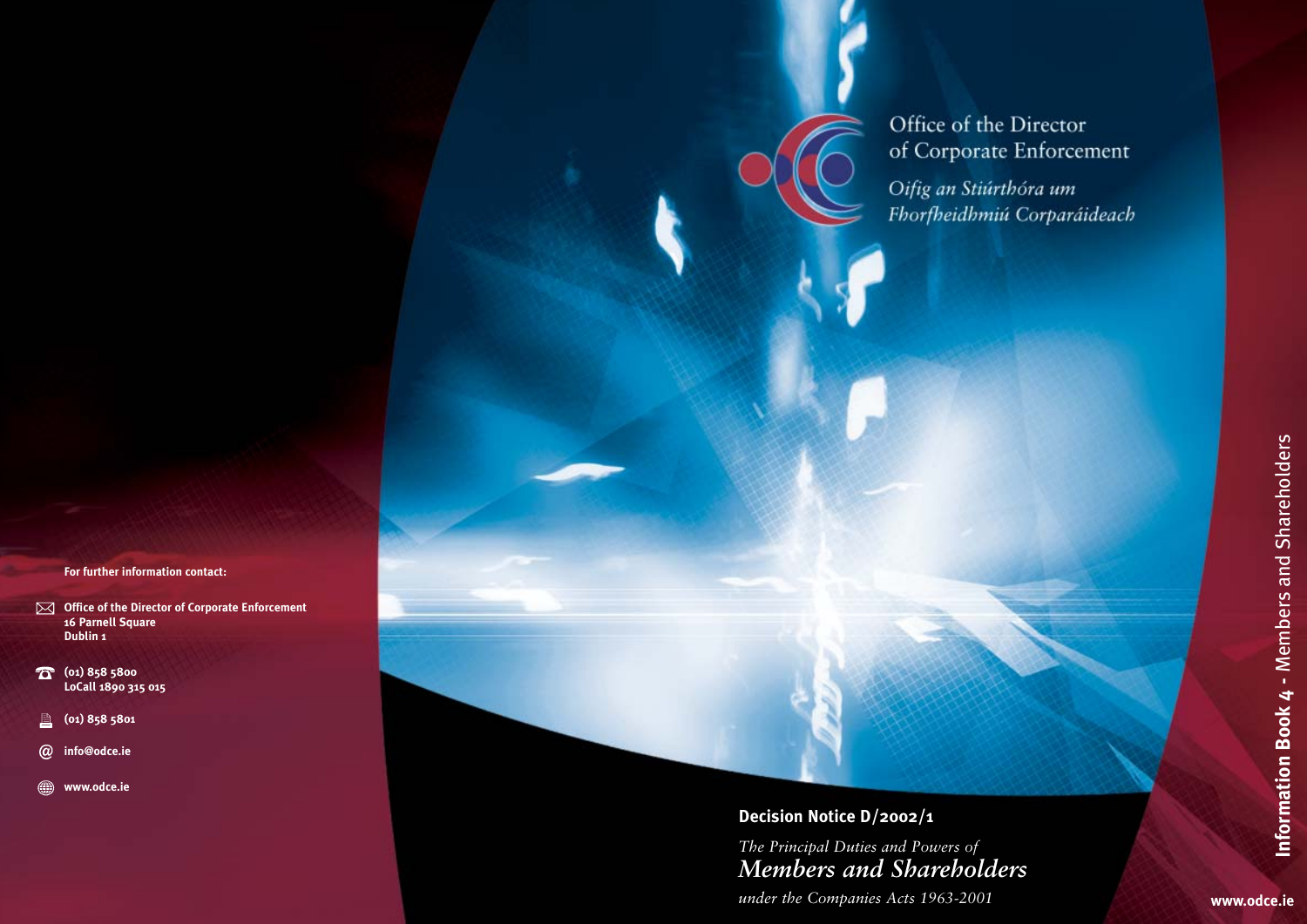# **Decision Notice D/2002/1 Information Book 4**

*The Principal Duties and Powers of Members and Shareholders*

*under the Companies Acts 1963-2001*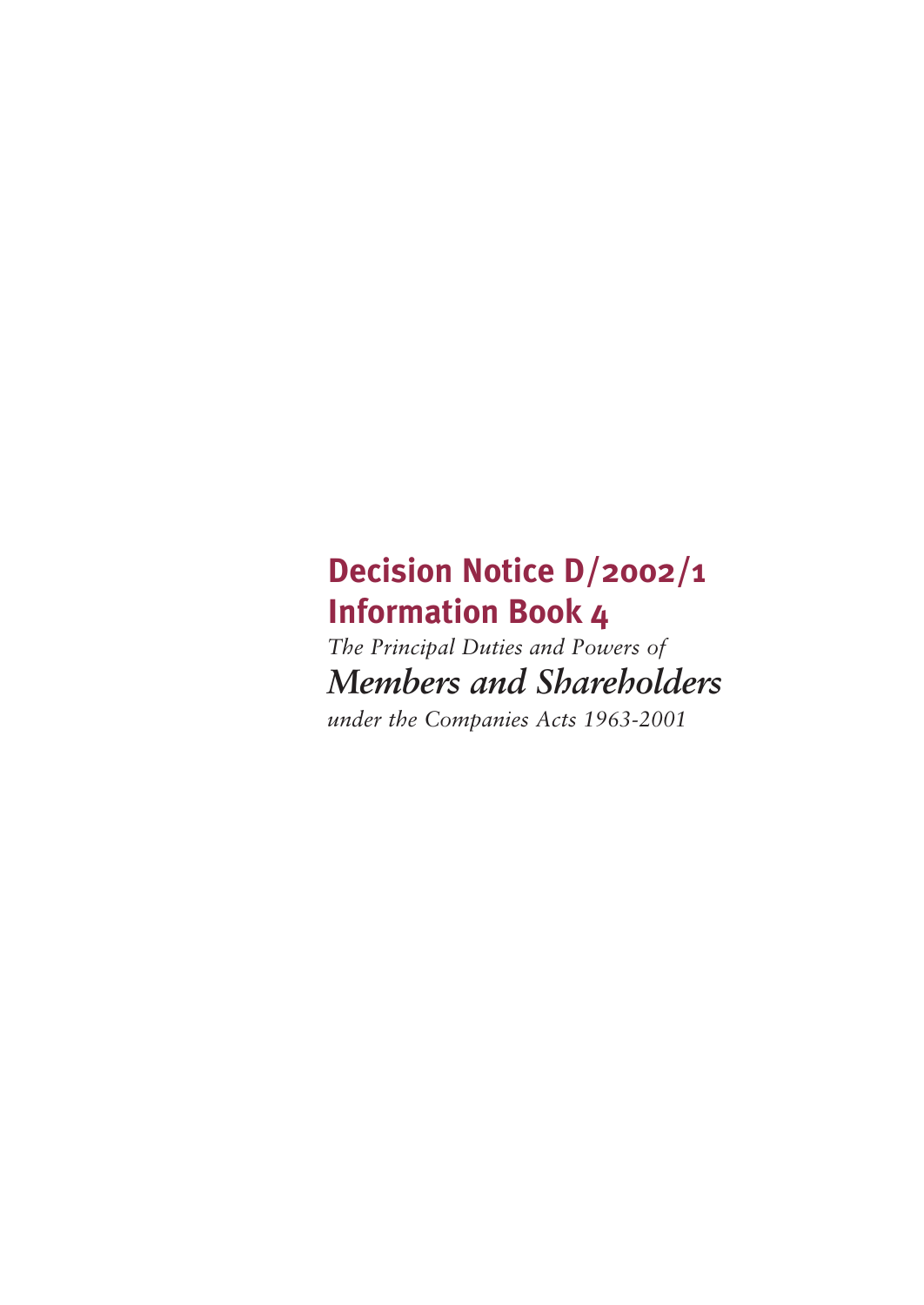# **COPYRIGHT STATEMENT**

The contents of this document are the copyright of the Director of Corporate Enforcement. Nothing herein should be construed as a representation by, or on behalf of, the Director of Corporate Enforcement as to his understanding or interpretation of any of the provisions of the Companies Acts 1963 to 2001 or as to the interpretation of any law.

Independent legal advice should be sought in relation to the effects of any legal provision. The Director of Corporate Enforcement accepts no responsibility or liability howsoever arising from any errors, inaccuracies or omissions in the contents of this document. The Director reserves the right to take action, which may or may not be in accordance with the provisions of this document.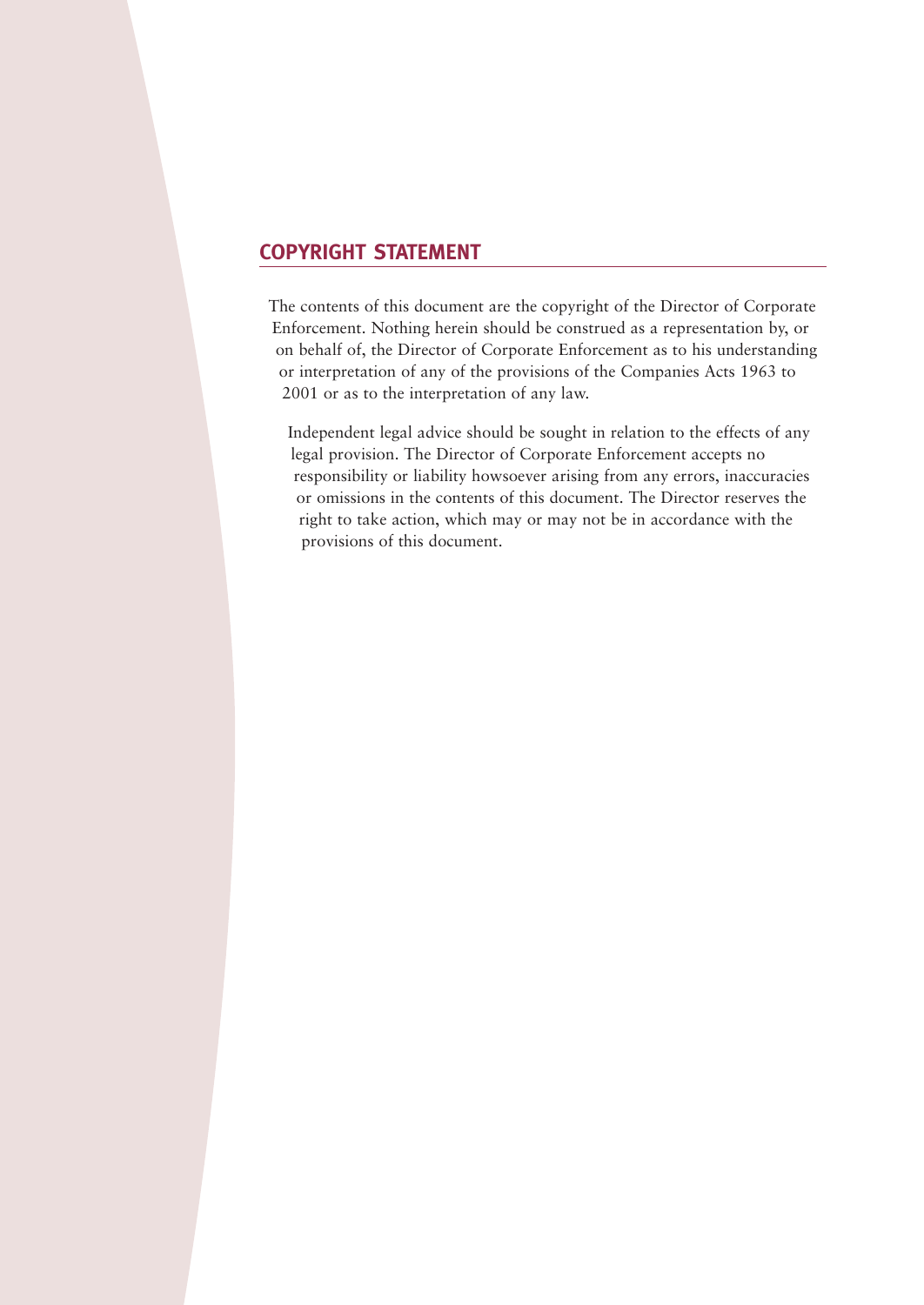# **Contents**

| 1.0<br>2.0        | <b>Introduction</b>                                                                       | <b>Principal Duties and Powers of Members and Shareholders</b>                                                                                                                                                                                                                                                                                                                                                                    | $\overline{2}$<br>$\mathfrak{Z}$                                  |
|-------------------|-------------------------------------------------------------------------------------------|-----------------------------------------------------------------------------------------------------------------------------------------------------------------------------------------------------------------------------------------------------------------------------------------------------------------------------------------------------------------------------------------------------------------------------------|-------------------------------------------------------------------|
| 2.1               | What is a Member                                                                          |                                                                                                                                                                                                                                                                                                                                                                                                                                   | 3                                                                 |
| 2.2               | What is a Shareholder                                                                     |                                                                                                                                                                                                                                                                                                                                                                                                                                   | $\overline{4}$                                                    |
|                   |                                                                                           |                                                                                                                                                                                                                                                                                                                                                                                                                                   |                                                                   |
| 2.3               | Duties of Members and Shareholders                                                        |                                                                                                                                                                                                                                                                                                                                                                                                                                   | $\overline{4}$                                                    |
| 2.4               | 2.4.1<br>2.4.2<br>2.4.3<br>2.4.4<br>2.4.5                                                 | Rights and Powers of Members and Shareholders<br>Transfer of Shares<br>Right to a Dividend<br>Shareholders' Statutory Pre-emption Rights (Private Companies only)<br>Right to Participate in a Winding Up<br>Rights Regarding Members' Meetings<br>Annual General Meetings (AGM)<br>Extraordinary General Meetings (EGM)<br>$\bullet$<br>Resolutions<br>$\bullet$<br>Right to Notice of Meetings<br>Polls<br>$\bullet$<br>Proxies | $\overline{4}$<br>$\overline{4}$<br>$\overline{4}$<br>5<br>6<br>6 |
|                   | 2.4.6                                                                                     | Members' Right to Information                                                                                                                                                                                                                                                                                                                                                                                                     | 8                                                                 |
|                   | 2.4.7                                                                                     | Members' Powers where the Company is in Default                                                                                                                                                                                                                                                                                                                                                                                   | 9                                                                 |
|                   | 2.4.8                                                                                     | Right of Members to Apply for the Restoration of a Company<br>which has been Struck Off the Register of Companies                                                                                                                                                                                                                                                                                                                 | 9                                                                 |
|                   | 2.4.9                                                                                     | Members' Right to Seek an Investigation of a Company                                                                                                                                                                                                                                                                                                                                                                              | 9                                                                 |
|                   | 2.4.10                                                                                    | Right to Petition for the Winding Up of a Company                                                                                                                                                                                                                                                                                                                                                                                 | 10                                                                |
|                   | 2.4.11                                                                                    | Right to Petition for Relief in Cases of Oppression                                                                                                                                                                                                                                                                                                                                                                               | 10                                                                |
| 3.0               |                                                                                           | <b>Penalties Under the Companies Acts</b>                                                                                                                                                                                                                                                                                                                                                                                         | 11                                                                |
| 3.1               | Penalties for Criminal Offences<br>Court Imposed Penalties<br><b>Administrative Fines</b> |                                                                                                                                                                                                                                                                                                                                                                                                                                   | 11                                                                |
| 3.2               | Civil Penalties<br>Disqualification<br>Restriction<br>Strike Off                          |                                                                                                                                                                                                                                                                                                                                                                                                                                   | 11                                                                |
| 4.0               | <b>Useful Addresses</b>                                                                   |                                                                                                                                                                                                                                                                                                                                                                                                                                   | 12                                                                |
| <b>Appendix A</b> |                                                                                           | <b>Classes of Shares</b><br>Introduction                                                                                                                                                                                                                                                                                                                                                                                          | 13                                                                |
|                   |                                                                                           | Ordinary Shares<br>Preference Shares<br>Redeemable Shares<br><b>Bonus Shares</b>                                                                                                                                                                                                                                                                                                                                                  |                                                                   |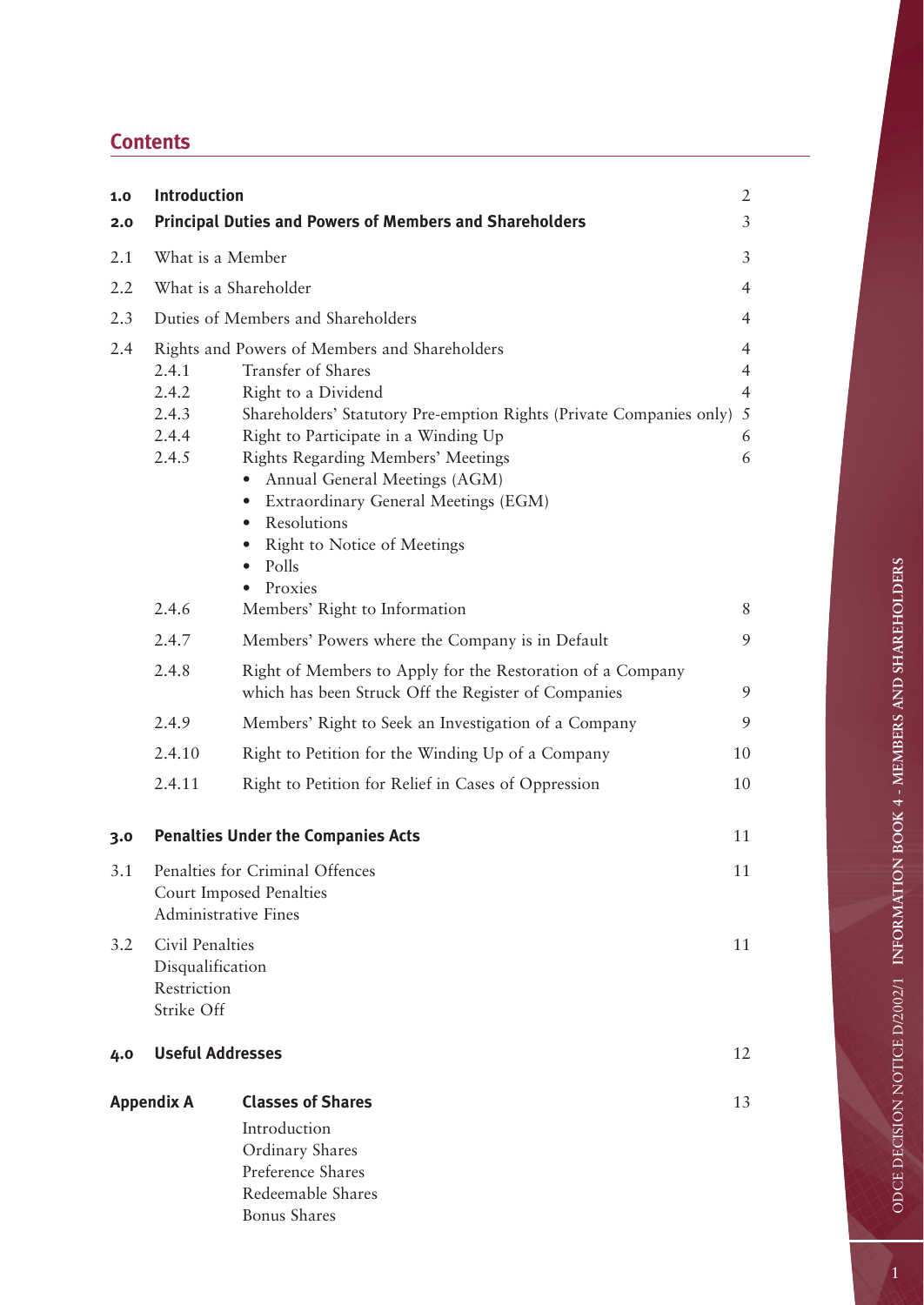The Companies Acts 1963-2001 contain extensive provisions detailing how the affairs of companies are to be conducted. These provisions describe how the various participants in companies should discharge their duties and obligations. In addition, participants are accorded substantial rights and powers in order to enable them to assert their rights and, if necessary, defend their personal and/or corporate interests.

The Director of Corporate Enforcement is of the view that the extensive requirements of the Companies Acts make it difficult for many non-professional participants in company affairs to be well informed of their rights and obligations under the law. This has, in part, contributed to an inadequate standard of compliance with company law in the past.

Section 12(1)(b) of the Company Law Enforcement Act 2001 specifies that a function of the Director is "*to encourage compliance with the Companies Acts*". Consistent with this remit, the Director issued a Consultation Paper setting out the principal duties and powers of companies, company directors, company secretaries, members & shareholders, auditors, creditors, liquidators, receivers and examiners under the Companies Acts 1963-2001. The responses received in response to the Consultation Paper were reviewed in detail and, following that review, the comments and suggestions made by the various contributors were, as far as is practicable, taken into account.

The resulting guidance has been prepared in the form of a series of information books. There are information books on the following topics:

**Information Book 1 – Companies Information Book 2 – Company Directors Information Book 3 – Company Secretaries Information Book 4 – Members and Shareholders Information Book 5 – Auditors Information Book 6 – Creditors Information Book 7 – Liquidators, Receivers and Examiners**

In addition to information on the relevant duties and powers, each book contains information on the penalties for failure to comply with the requirements of the Companies Acts and useful addresses and contact points.

Each book has been prepared for use by a non-professional audience in order to make the main requirements of company law readily accessible and more easily understandable.

The Director of Corporate Enforcement considers it important that individuals who take the benefits and privileges of incorporation should be aware of the corresponding duties and responsibilities. These information books are designed to increase the awareness of individuals in relation to those duties and responsibilities.

The Director wishes to make clear that this guidance cannot be construed as a definitive legal interpretation of the relevant provisions. Moreover, it must be acknowledged that the law is open to different interpretations. Accordingly, readers should be aware that there are uncertainties in how the Courts will interpret the law, particularly when the law is applied to the specific circumstances of specific companies and individuals.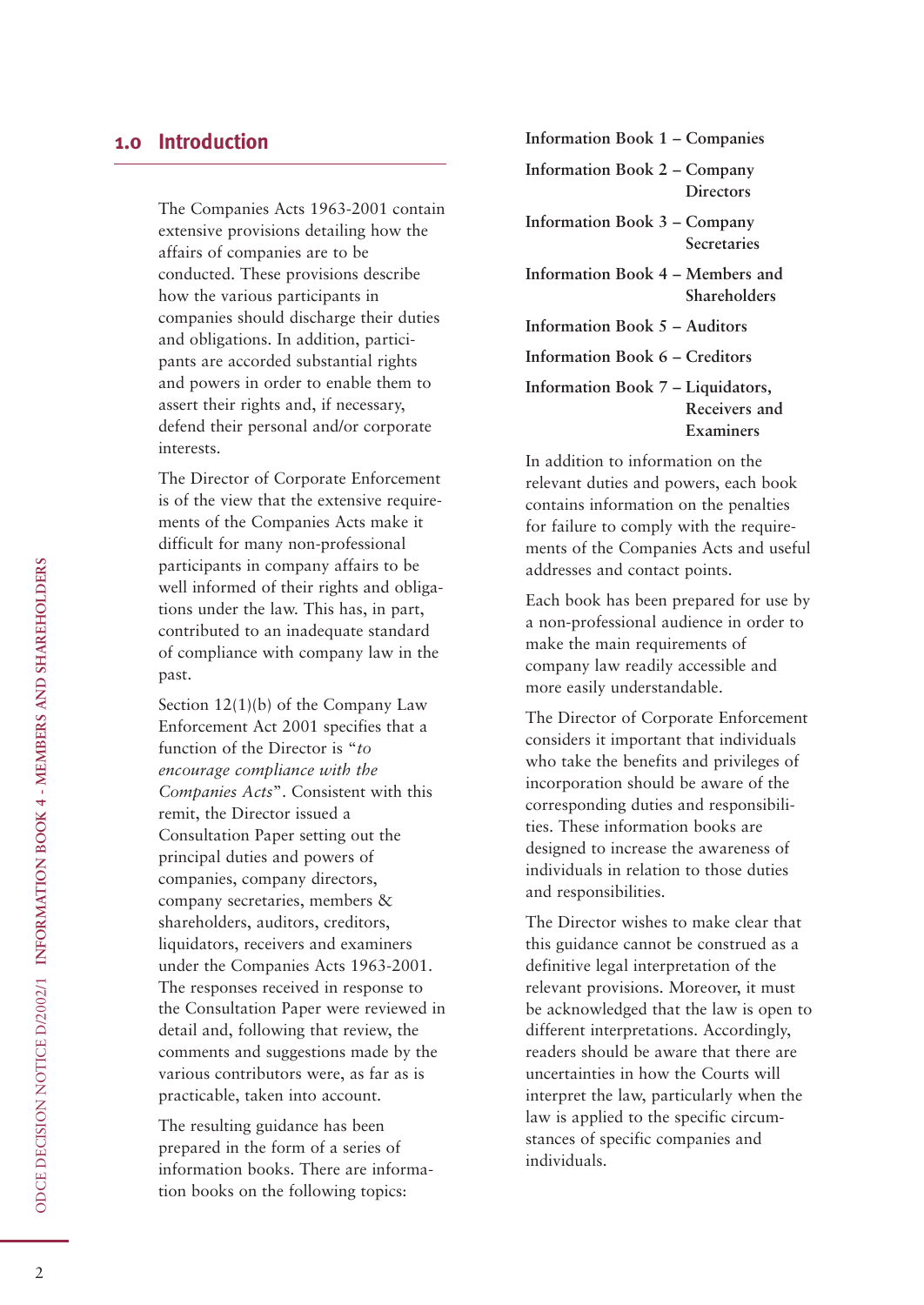It is important to note that where readers have a doubt as to their legal obligations or rights, they should seek independent professional legal or accountancy advice as appropriate.

As changes are made to company law in the future, the Director intends to keep this guidance up to date. He also welcomes comment on its content, so that future editions can remain as informative as possible.

**Office of the Director of Corporate Enforcement**

**November 2002**

## **2.0 Principal Duties and Powers of Members and Shareholders**

#### **2.1 What is a Member**

The initial subscribers to a company's memorandum of association are deemed to have agreed to become 'members' of the company. Any other person who agrees to become a member of a company and whose name is entered in its register of members will become a member of the company. Essentially, a member is a person who participates in the capital of a company and is registered as such.

The register of members is a register which must be kept by every company<sup>1</sup>. The register must ordinarily be kept at the company's registered office. However, it may be kept elsewhere (although not outside the State) for the purposes of being updated etc. Every company is required to notify the Registrar of Companies of the location at which the register is kept and of any change in that address.

The register is open to inspection to every member free of charge and to any member of the public on payment of a small fee. It must set out the following information:

- members' names;
- members' addresses;
- number of shares held by each member (in the case of companies having a share capital);
- the date on which each person was entered in the register;
- the date on which each person ceased to be a member of the company.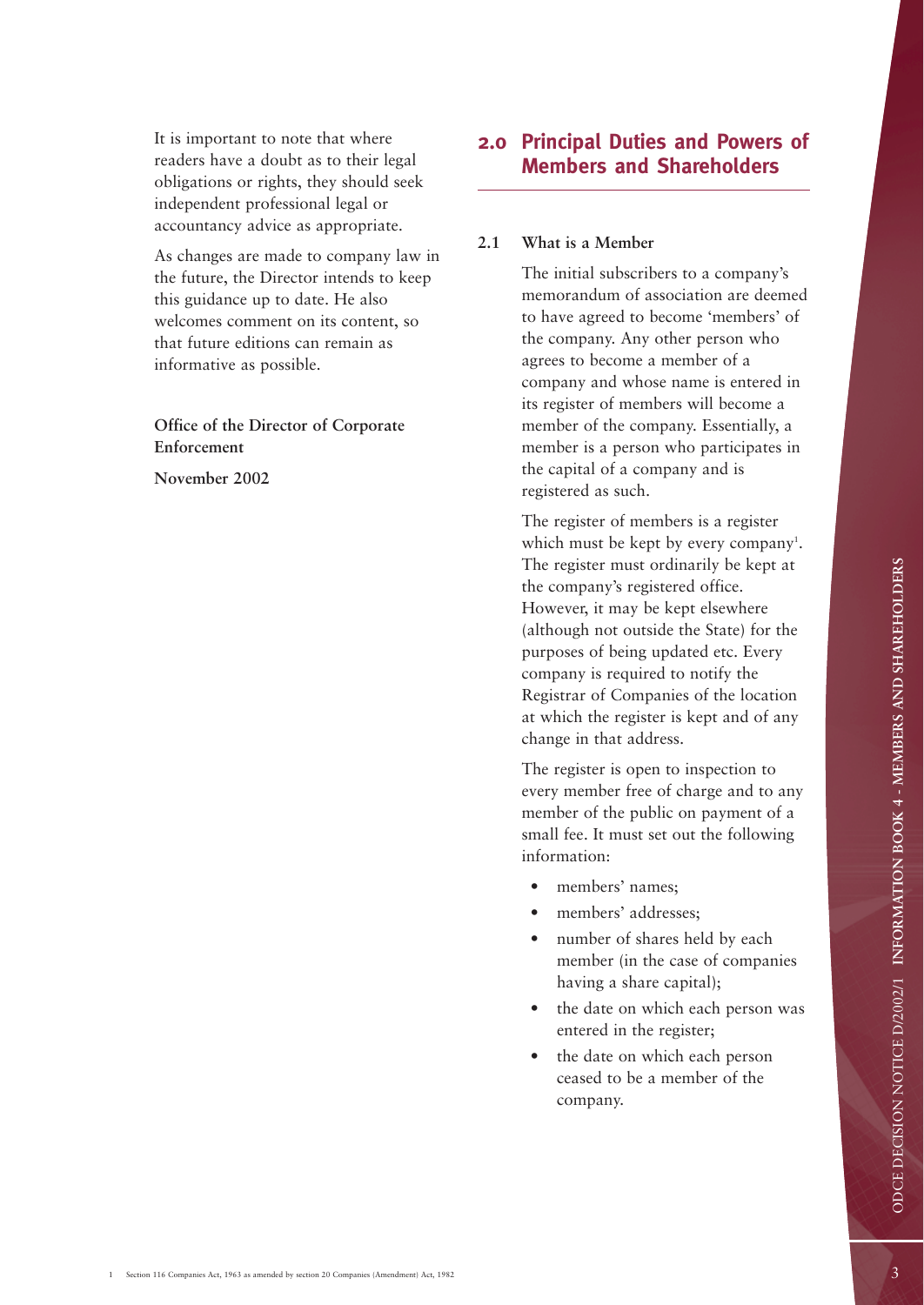#### **2.2 What is a Shareholder**

A shareholder is a person who holds a share or shares in a company. A member of a company which is limited by shares must be a shareholder in the company. In practical terms, a shareholder will invariably be a member of a company. However, it should be noted that a person who purchases shares in a company, while being a shareholder from the date of purchase, will not become a member of the company until their name is entered into the register of members.

A company may be permitted by its memorandum and articles of association to issue different classes of shares which may differentiate between the rights of the shareholders in the company. Further details on the classes of shares which may be issued are set out in Appendix A.

#### **2.3 Duties of Members and Shareholders**

The principal duty of a member who is a shareholder in a limited liability company with share capital is to pay the company any outstanding amount of the purchase price agreed for the shares allotted to him or her. This sum becomes payable either where the company makes a call for funds or, in circumstances where the terms of issue of the shares provide for the payment of instalments, on the payment date.

Shareholders in a company with unlimited liability are liable without limit for the debts of the company where it is insolvent i.e. unable to pay its debts. Readers should refer to Information Book 1 dealing with Companies for further information on limited and unlimited liability and share capital.

## **2.4 Rights and Powers of Members and Shareholders**

The articles of association of a company set out the powers of members and those powers which are delegated by the members to the directors of the company.

The articles generally provide that the business of the company is managed by the directors, subject to the provisions of the articles of association and to such directions given by the members in a general meeting.

A number of fundamental matters must be ratified by the members, such as an alteration of the company's articles of association. By amending the articles of association, members can alter their relationship with the directors.

### *2.4.1 Transfer of Shares*

A member's shares in a company are transferable personal property. In a private company however, restrictions must be placed on the transfer of shares (see section 2.4 of Information Book 1 for further information on private companies). This restriction is normally implemented by granting the directors of a private company the discretion to refuse to register the transfer of shares to a person of whom they do not approve and/or requiring the shareholder who wishes to sell their shares to first offer those shares for sale to the existing members of the company.

## *2.4.2 Right to a Dividend*

A dividend is a distribution of certain of the company's assets to its shareholders (see below). Dividends can only be proposed by the directors. Where the directors propose a dividend, it must then be approved by the members.

There is no legal obligation on a company to declare a dividend even where there are sufficient distributable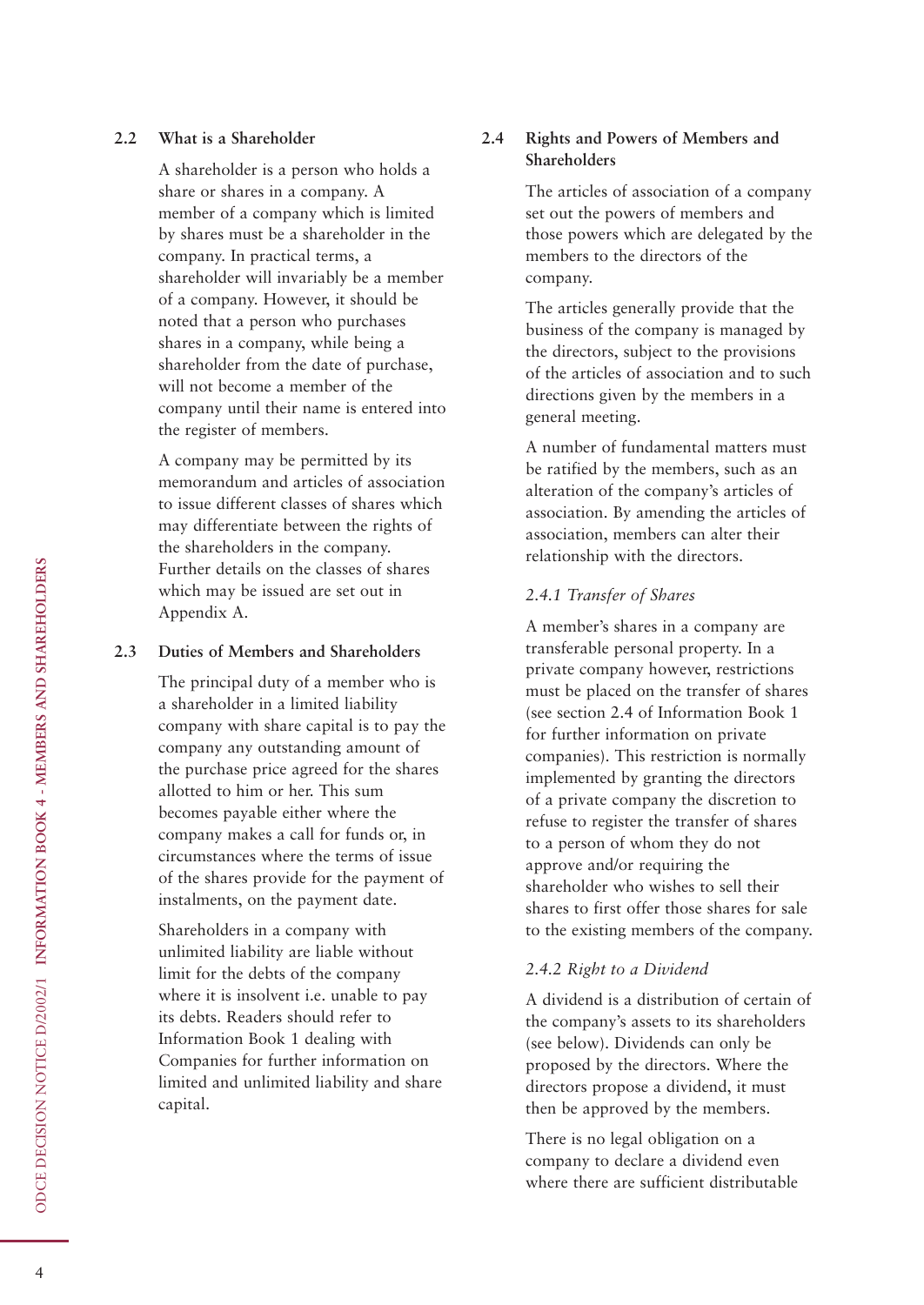profits available, unless its articles or memorandum of association require it to. However, once a final dividend (i.e. as opposed to an interim dividend) is declared on a shareholder's share, that shareholder is entitled to payment and in the event of non-payment can sue the company for arrears in the same way as any ordinary creditor may sue for a debt.

A dividend can only be paid out of a company's profits which are available for distribution. The profits available for distribution are the company's net accumulated realised profits. In simple terms this means that only the company's aggregate profits less losses can be used to pay dividends. Other company profits and reserves, for example:

- unrealised profits i.e. profits which have not as yet crystallised, or;
- share premium *i.e.* any premium charged over and above the nominal value of a share on issue

cannot be used for the purposes of paying a dividend.

A public limited company (plc) can only make a distribution where its net assets (i.e. assets less liabilities), following the distribution, are not less than the aggregate of its called-up share capital and its undistributable reserves (undistributable reserves are certain reserves that are not permitted to be distributed e.g. share premium).

## *2.4.3 Shareholders' Statutory Preemption Rights (Private Companies Only)*

Section 23 of the Companies (Amendment) Act, 1983 gives the existing members of a *private* company a statutory 'pre-emption' right. This means that, where new shares in the company are issued, the existing shareholders have an automatic right of first refusal to purchase these shares in

proportion to their existing shareholdings. Parties other than the existing shareholders will, therefore, only be entitled to purchase newly issued shares in the company if the existing shareholders decline to exercise their pre-emption rights.

Under the statutory pre-emption scheme, the offer of shares to the existing shareholders must be served to the members in the same manner as notices of general meetings and must provide a period of not less than twenty one days during which the offer can be accepted and during which the offer cannot be withdrawn 2 .

The statutory pre-emption rights set out above can generally be removed by the memorandum of association, the articles of association or by a special resolution of the company (a special resolution is a resolution passed by 75% of those members voting). However, where a resolution to this effect is to be put before a meeting of the company, in addition to the notice of the meeting, the directors must also furnish the members with a written statement explaining their reasons for the proposed departure from the statutory pre-emption scheme.

Statutory pre-emption rights are not given:

- to the holders of preference shares (see Appendix A for an explanation of preference shares);
- where the allotment is an allotment of preference shares
- where the allotment of shares is in respect of an employees' share scheme;
- where the allotment is to be paid for, either wholly or partly, in noncash consideration;
- as stated previously, where the memorandum or articles of association of a private company, or a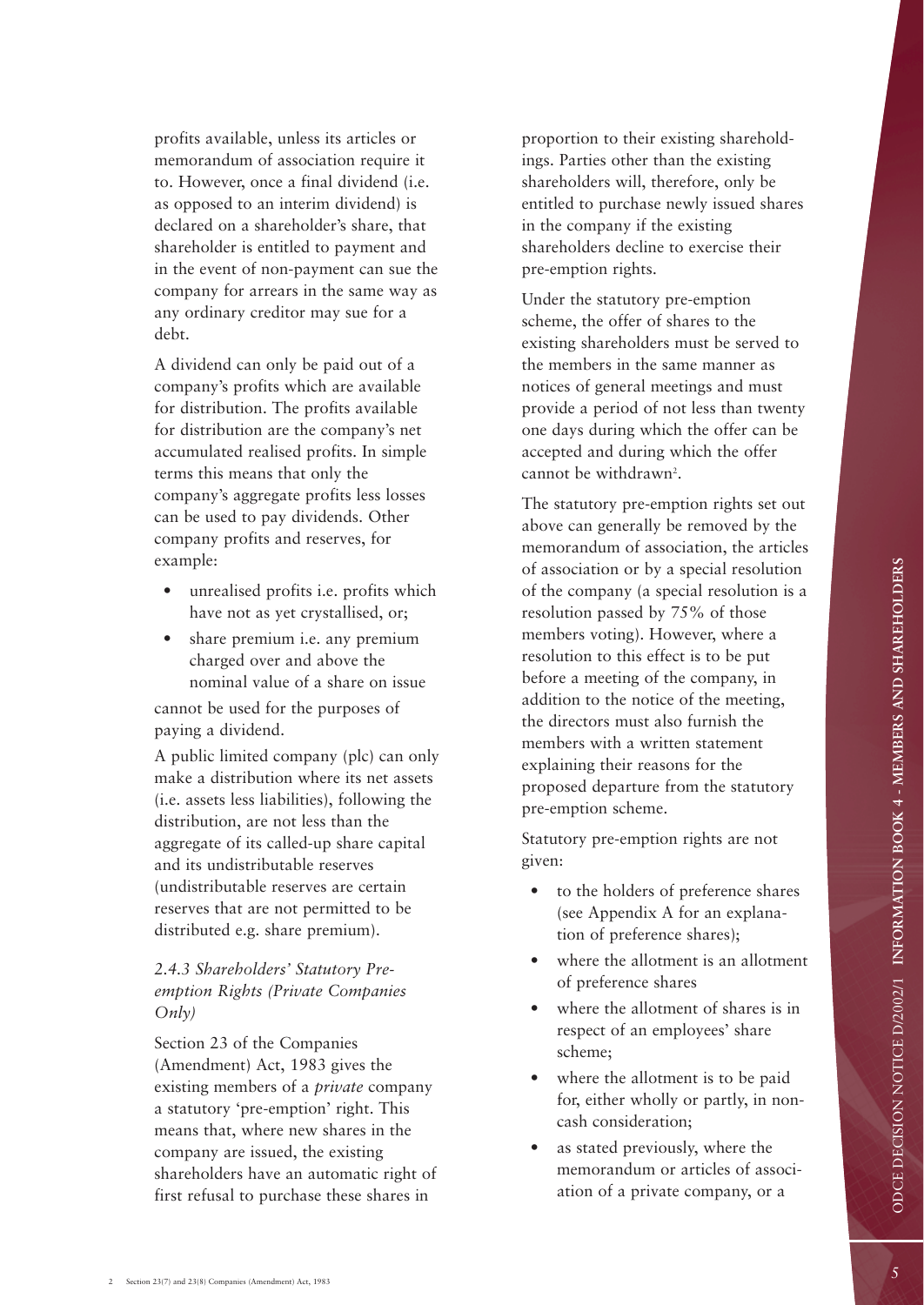special resolution of a general meeting of the company, exclude the operation of section 23 of the Companies (Amendment) Act, 1983.

#### *2.4.4 Right to Participate in a Winding-Up*

A shareholder has the right to participate in the winding up of a company (a winding up is the orderly termination resulting in the legal dissolution of the company). Once the creditors and expenses of the liquidator (the liquidator is the person appointed to conduct the dissolution of the company) have been paid, any remaining funds are returned to the shareholders in proportion to their shareholdings, unless the articles of association provide otherwise.

## *2.4.5 Rights Regarding Members' Meetings*

The members of a company exercise control over the company at its meetings. The main statutory provisions concerning meetings of a company are set out at sections 131 to 146 of the Companies Act, 1963 (as amended). All companies, except single member companies, must in each year hold an annual general meeting (AGM) and not more than fifteen months should elapse between AGMs<sup>3</sup>.

#### Annual General Meetings

At an AGM, a company will generally consider ordinary business, such as:

- the directors' recommendation to declare a dividend, if a recommendation has been made;
- the financial statements, the directors' report and the auditor's report (where applicable);
- the election of persons as directors in the place of those retiring;
- the re-appointment of the outgoing auditors or the appointment of new auditors and the fixing of

auditors' remuneration;

• other business, such as the amendment of the memorandum or articles of association of the company, which is known as special business (and which requires the tabling of special resolutions – see section on Resolutions below).

A member of the company can apply to the Director of Corporate Enforcement to call or direct the convening of an AGM where one is overdue<sup>4</sup>.

Extraordinary General Meetings Any meeting of a company which is not an AGM is known as an extraordinary general meeting (EGM). Directors may generally call an EGM where they see fit, for example where they wish to obtain the prior approval of members before taking a certain course of action. In addition, the directors are obliged to convene an EGM in certain circumstances e.g. where the company's net assets (i.e. total assets less total liabilities) have fallen to 50% or less of its called-up share capital<sup>5</sup>.

A member or several members of a company, who together hold not less than 10% of the paid up share capital with voting rights in the company or in the case of a company not having a share capital, representing not less than 10% of the voting rights of the company, can requisition the directors of the company to call an EGM. To do so, they deposit a signed requisition at the company's registered office, stating the objects (i.e. purpose) of the  $EGM<sup>6</sup>$ . Once this is done, the directors must convene an EGM within 21 days of the date of requisition, and the meeting must be held within two months.

If the directors do not do so, the requisitionists or any of them representing over half the voting rights of the requisitionists may themselves convene a meeting which must be held within three months

Companies. 4 Section 131(3) Companies Act, 1963 as amended by section 14 Company Law Enforcement Act, 2001 5 Section 40(1) Companies (Amendment) Act, 1983 6 Section 132 Companies Act, 1963

6

Under the provisions of article 8 the European Communities (Single Member Private Limited Companies) Regulations, 1994 (S.I. 275 of 1994), the sole member of a single member private limited company can decide to dispense w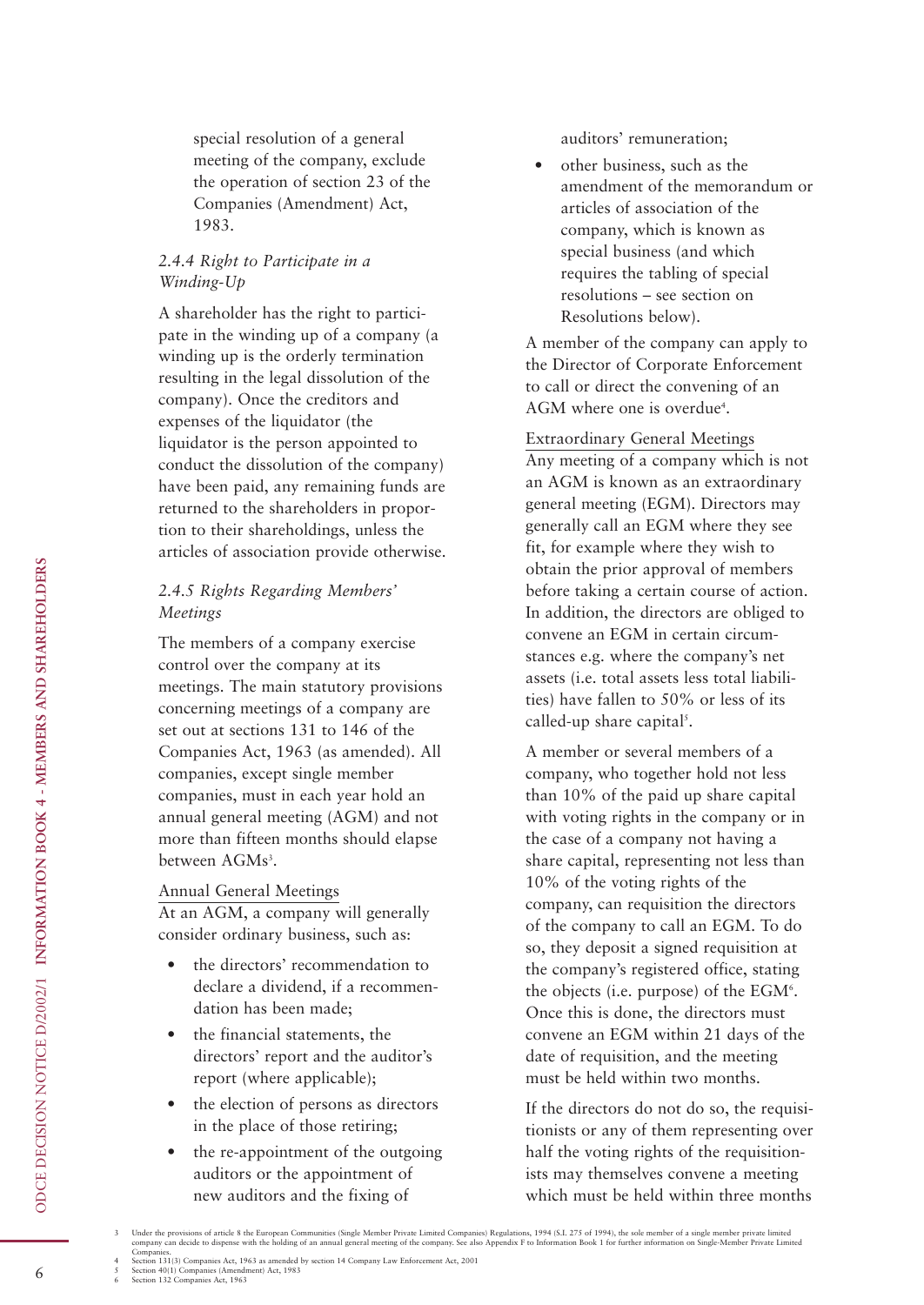of the date of deposit of the requisition.

Where it is impractical to call a general meeting or to conduct the meeting in accordance with the articles of association or the Companies Acts, any member entitled to vote at the meeting may apply to the High Court, and the Court may order that such a meeting be held in such a manner as it thinks fit 7 . The Court can, for instance, declare that a meeting can take place with only one member of the company present.

#### Resolutions

Decisions of the members at a general meeting are made by resolution. All resolutions must be passed in accordance with the requirements of the Companies Acts and the articles of association. Most of the standard business conducted at AGMs (e.g. consideration of the company's financial statements, election of directors and auditors, etc.) is carried out by way of ordinary resolution, which merely requires a simple majority i.e. a majority of in excess of 50% of those members voting.

Special resolutions are used to conduct certain business at EGMs and any special business at AGMs, such as the alteration of the articles of association. For special resolutions, a qualified majority of 75% is required 8 .

In the case of a single member company, the requirement to pass a resolution is replaced by a procedure whereby a written decision is taken by the sole member.

#### Right to Notice of Meetings

At least 21 days' notice must be given in writing of an AGM. In the case of an EGM, 7 days' notice is required for private companies and 14 days for public companies 9 . However, 21 days is usually required in order to pass a special resolution, unless 90% of the members of the company agree to

shorter notice<sup>10</sup>. The 7 day period (private companies) can be shortened where the members and the company's auditors agree to such shorter notice.

Extended notice of 28 days must be given under the following circumstances:

- where a resolution to remove a director is proposed, unless the articles of association of the company provide otherwise<sup>11</sup>, or;
- where a resolution to replace an auditor is proposed at an AGM or a resolution to remove an auditor before the expiration of his term of office is proposed<sup>12</sup>.

To be valid, a meeting must be properly convened by notice, a quorum must be present (i.e. a minimum number of members), and the meeting must be presided over by a Chairman. A quorum is generally fixed at two members in the case of a private company and three in the case of a public company. Special resolutions and certain other significant resolutions must be forwarded by the company to the Registrar of Companies within 15 days of their being passed.

Where a company's articles of association so provide, a resolution in writing signed by all of the members entitled to attend and vote on such a resolution at a general meeting is as valid and effective as if the resolution had actually been passed at a general meeting.

#### Polls

Table A of the First Schedule to the Companies Act,1963 sets out a standard set of Articles of Association. On incorporation a company can choose to use these articles or, alternately, to draw up its own.

The standard articles provide that every resolution shall be decided by a show of hands unless a poll is demanded. The standard articles then go on to set out when, and by whom, a poll may be

<sup>3</sup> Section 135 Companies Act, 1963<br>
8 A qualified majority of 75% means 75% of the votes cast (section 141 Companies Act, 1963)<br>
9 Section 133 Companies Act, 1963<br>
10 Section 141 Companies Act, 1963<br>
11 Section 182(2) Compa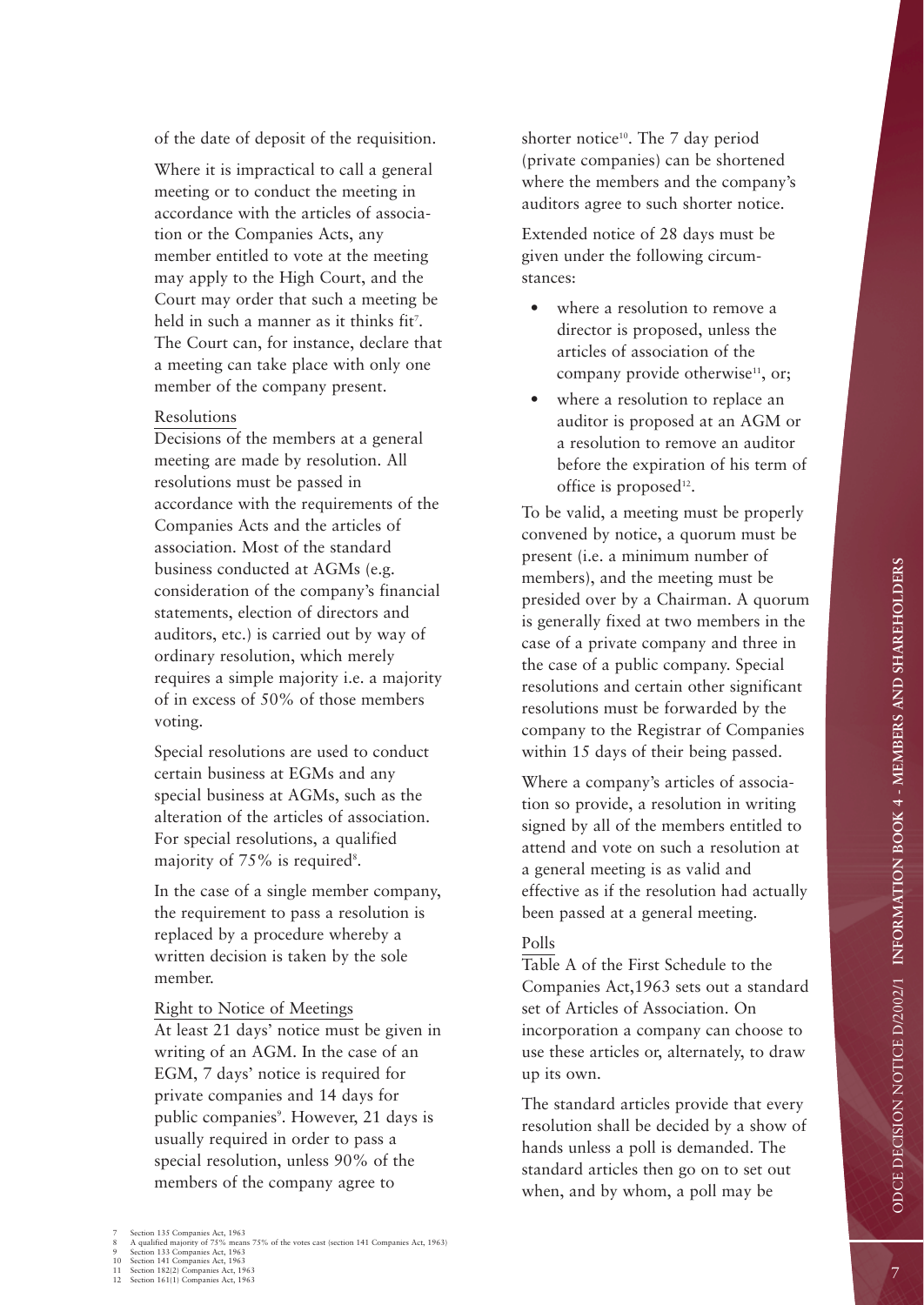demanded. Unless a poll is demanded, a declaration by the Chairman that a resolution has been carried or lost on a show of hands will be conclusive evidence of the proceedings.

Under the standard articles of association, a poll (vote) may be demanded as follows:

- by the Chairman of the meeting, or;
- by at least three members in person or in  $proxy$ <sup>13</sup>, or;
- by any member or members present in person or by proxy and representing not less than one tenth of the total voting rights of all the members having a right to vote at the meeting, or;
- by a member or members holding shares conferring voting rights, being shares on which an aggregate sum has been paid up equal to at least 10% of the total amount paid up on all voting shares.

The members of a company can of course alter the terms of the standard articles of association on incorporation or subsequently (provided that 75% of the members agree). However, where the articles are amended with regard to when a poll can be demanded, any changes will be void if they seek to have any of the following effects on entitlement to demand a poll<sup>14</sup>:

- to exclude the right to demand a poll at a general meeting (other than on the election of a Chairman and on the adjournment of the meeting)
- to make ineffective a demand made by any of the following parties:
	- not less than 5 members having the right to vote;
	- a member or members representing not less than one tenth of the total voting rights of

all the members having a right to vote, or;

– a member or members holding shares in the company conferring a right to vote, being shares on which an aggregate sum has been paid up equal to not less than one tenth of the total sum paid up on all shares conferring that right.

#### Proxies

Any member of the company who is entitled to vote at a general meeting of the company can appoint a 'proxy'. A proxy is a person nominated by the member to attend the meeting and to exercise the member's vote on their behalf. A proxy is also entitled to speak at the meeting on behalf of the member.

Under the standard form articles (as set out in Table A), the following provisions apply to proxies:

- the proxy must be nominated in writing and the nomination must be signed by the member if on behalf of an individual;
- if the proxy is nominated on behalf of a company, the appointment must be stamped with the company seal;
- the appointment must be furnished to the company at least 48 hours prior to the meeting.

## *2.4.6 Members' Right to Information*

A member of a company has the right to certain information concerning the company. Members are entitled, *inter alia*, to:

i. a copy of the memorandum and articles of association of the company and any Act of the Oireachtas which alters the memorandum. Prospective members should read a company's memorandum and articles of association in order to apprise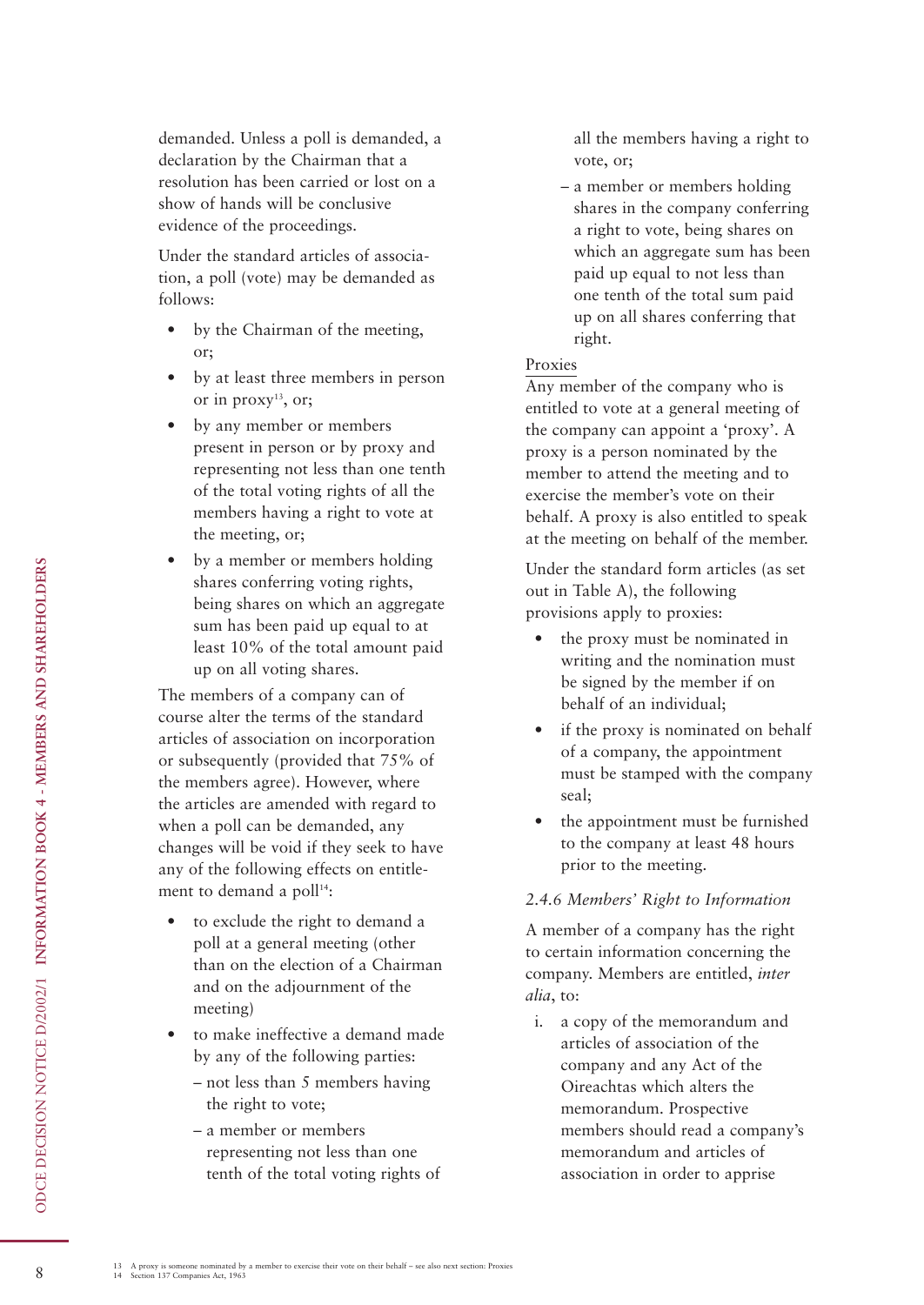themselves of their rights as members and the company's rules and powers;

- ii. inspect and obtain copies of the minutes of general meetings and resolutions;
- iii. inspect and obtain copies of the various registers kept by the company, including the register of members, the register of directors and secretaries and the register of directors' and secretary's interests;
- iv. obtain a copy of the unabridged financial statements, directors' report and auditors' reports (where applicable);
- v. obtain copies of the unabridged financial statements of any subsidiary company for the preceding ten years.

## *2.4.7 Members' Powers where the Company is in Default*

Where a company or any of its officers is in default in complying with any provision of the Companies Acts, a member can serve a notice on the company requiring the default to be made good within 14 days. If the company or officer fails to make good the default, a member can apply to the High Court for an order directing the company or officer to make good the default<sup>15</sup>. The Director of Corporate Enforcement also has the power to apply to the Court for this remedy.

## *2.4.8. Right of Members to apply for the Restoration of a Company which has been Struck Off the Register of Companies*

A company can be struck off the register of companies by the Registrar of Companies under the following circumstances:

- where the company has failed to make an annual return;
- where the company has failed to

make a statement of its particulars to the Revenue Commissioners, or;

• where the company is not carrying on business.

Where a company is struck off as a consequence of failing to file an annual return the liability, if any, of every director, officer and member of the company continues and may be enforced as though the company had not been dissolved16.

If any member (or officer or creditor) of the company is aggrieved at the company's strike off, they can apply to the Registrar of Companies for the restoration of the Company within 12 months of the strike off. Provided that the Registrar is satisfied that all outstanding documents have been filed and all outstanding fees paid, he can restore the company to the register<sup>17</sup>. Where the Registrar restores the company to the register, the company is deemed to have continued in existence as though it had not been struck off.

After the 12 months period referred to above has expired, any member (or officer or creditor) of the company can apply to the High Court to have the company restored to the register (provided that the application is made within 20 years of strike off). Where the Court is satisfied that it would be just to restore the company to the register, the company is deemed to have continued in existence as though it had not been struck off. However, the Court can also order, if it considers it appropriate, that the officers (or any one of them) be held personally liable for any debts incurred by the company during the period of strike off<sup>18</sup>.

### *2.4.9. Members' Right to Seek an Investigation of a Company19*

Certain qualifying members, namely:

one hundred members of a company, or;

<sup>15</sup> Section 371 Companies Act, 1963 as amended by section 96 Company Law Enforcement Act, 2001<br>16 Section 12B(1) Companies (Amendment) Act, 1982 as inserted by section 46 Company Law Enforcement Act, 2001<br>17 Section 12C(1)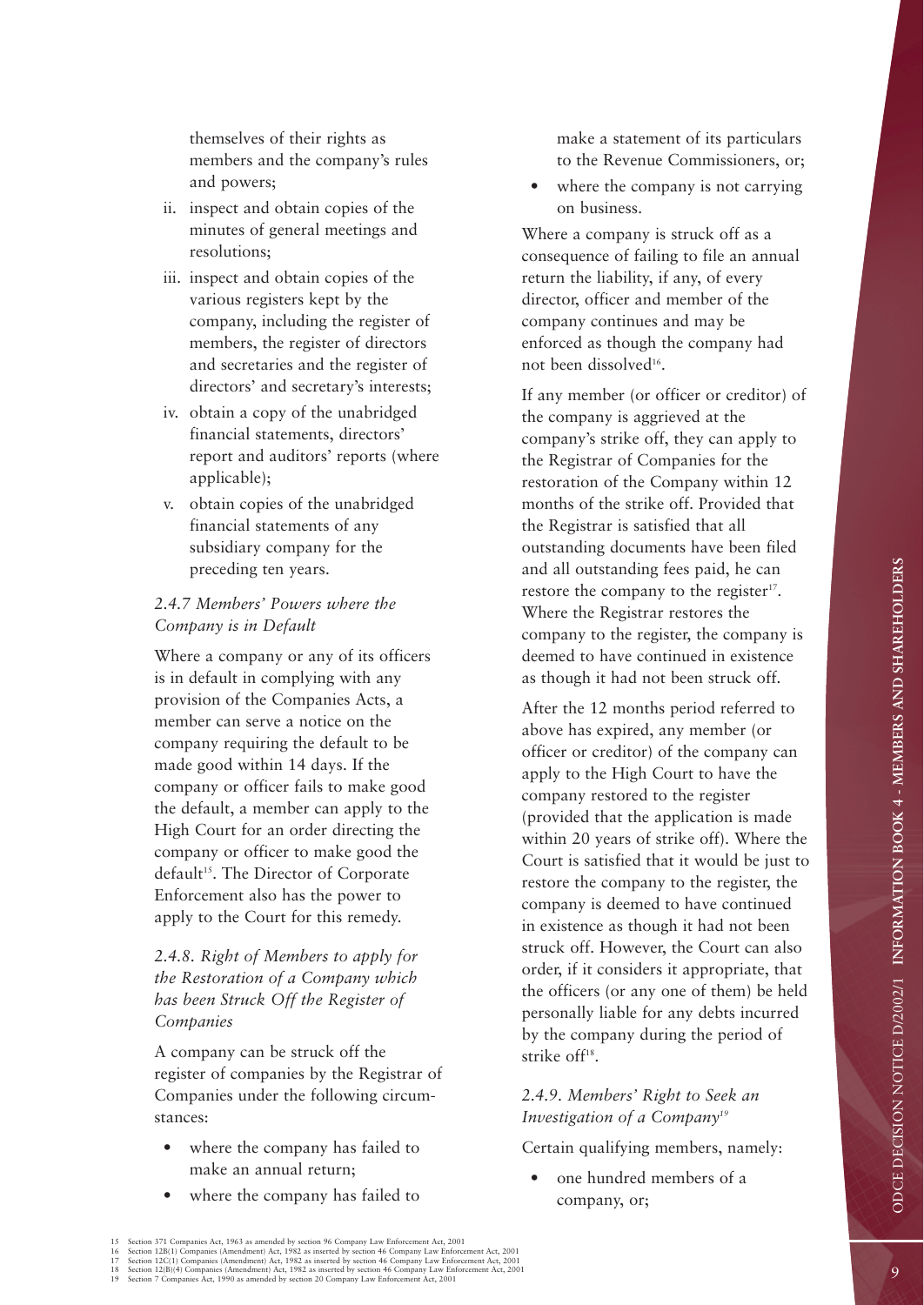• those holding 10% or more of the paid up share capital of the company (or in the case of a company not having a share capital, at least 20% of the members)

can apply to the High Court for the appointment of one or more Inspectors to investigate and report on the affairs of a company. Where the Court appoints an Inspector, it specifies the precise matters into which inquiries should be made. Where members make such an application, they may be required to give security to cover the costs of the investigation. The security required by the Court cannot be less than  $\epsilon$ 6,350 (IR£5,000) and cannot exceed €317,400 (IR£250,000). Inspectors appointed under this section take their directions from, and report to, the High Court.

### *2.4.10 Right to Petition for the Winding Up of a Company*

A member has the right to petition the High Court for the winding up of a company on a number of grounds $20$ (subject to certain exceptions). A member will usually exercise this right where, for example:

- there is a deadlock in the management of the company;
- where the objectives of the company can no longer be achieved;
- where the company has illegal objects;
- where the company is being used as an instrument of fraud;
- where the company has a small number of members who no longer wish to conduct business with each other.

## *2.4.11 Right to Petition for Relief in Cases of Oppression21*

A member cannot bring proceedings to overturn a decision of the company where that decision could be ratified by a majority of its members. However, a member of a company can petition the High Court for relief where they consider that the affairs of the company are being conducted, or the powers of the directors are being exercised, in a manner oppressive to that member or to any of the members or is in disregard of their interests as members.

Oppressive conduct is the exercise of the company's authority in a manner which is burdensome, harsh and wrong. The types of conduct which might give rise to such an application include fraudulent and unlawful transactions, oppressive management and exclusion of the member from the management of the company.

In order to bring oppressive conduct to an end, the Court has wide discretion as to the remedies it can order, including:

- the purchase of the petitioner's or respondent's shares;
- the purchase by the company itself of the shares;
- the cancellation or variation of transactions or the alteration of constitutional documents.

20 Section 213 Companies Act, 1963 as amended by paragraph 17 of the first schedule and the third schedule of the Companies (Amendment) Act, 1983 and section 93 Company Law Enforcement Act,

ODCE DECISION NOTICE D/2002/1 **INFORMATION BOOK 4 - MEMBERS AND SHAREHOLDERS**

ODCE DECISION NOTICE D/2002/1 INFORMATION BOOK 4 - MEMBERS AND SHAREHOLDERS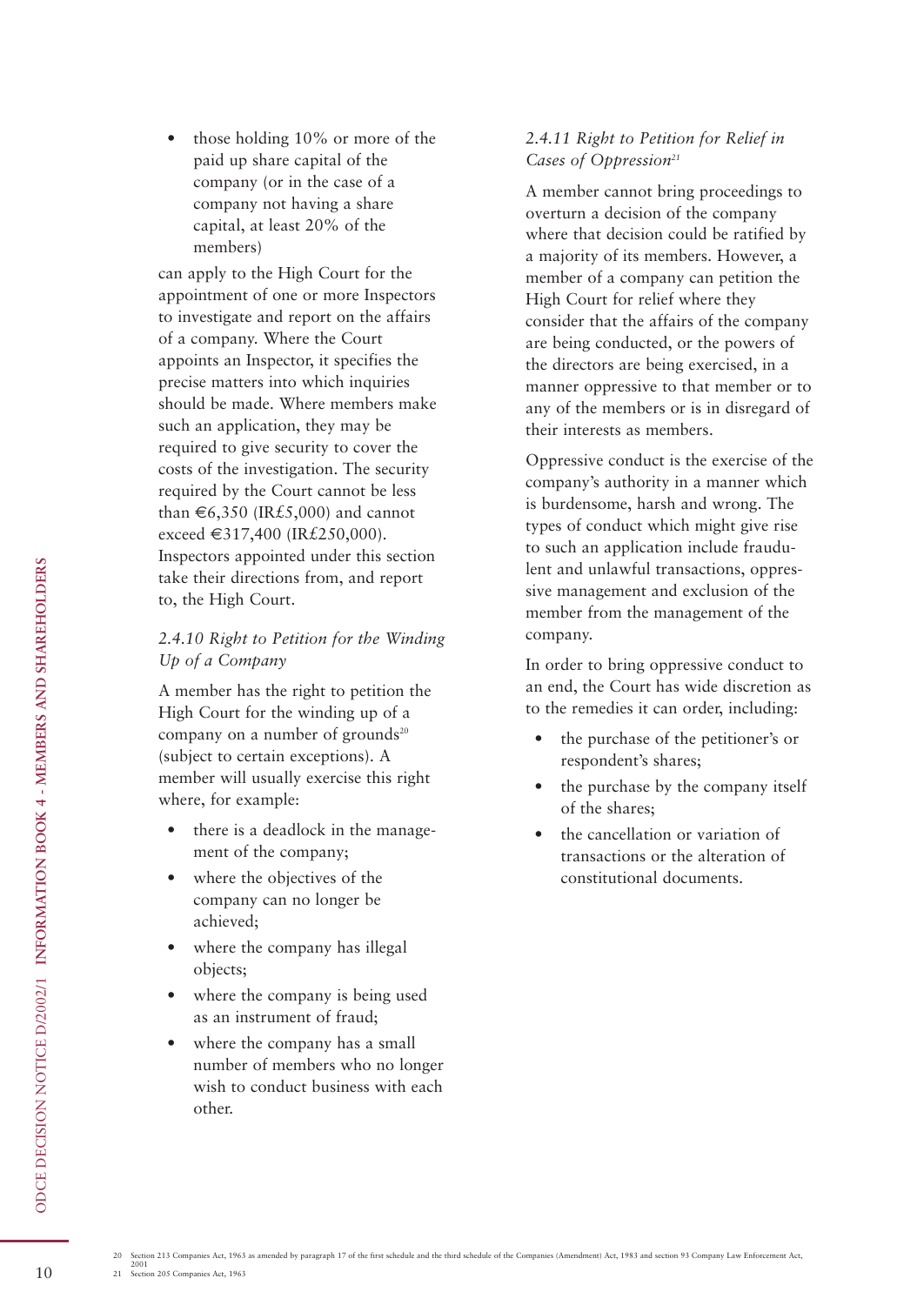# **3.0 Penalties Under the Companies Acts**

#### **3.1 Penalties for Criminal Offences**

#### *Court Imposed Penalties*

Under the Companies Acts, provision is made for two types of criminal offence, namely summary and indictable offences. A summary offence is generally of a less serious nature and is tried before a judge only in the District Court. Indictable offences are generally of a more serious nature. Indictable offences can, in the same way as summary offences, be tried in the District Court before a judge only. However, the distinction between a summary offence and an indictable offence is that, due to their more serious nature, indictable offences can also be tried in the Circuit Court i.e. before a judge and jury. Where this course is taken, the indictable offence is said to be prosecuted on indictment.

Where an offence is prosecuted on indictment, the penalties provided for by the law on conviction are generally considerably higher than had the offence been prosecuted summarily.

In general the maximum penalty on conviction:

- of a summary offence under the Companies Acts is €1,900 and/or 12 months imprisonment, and;
- of an indictable offence under the Companies Acts is €12,700 and/or 5 years imprisonment.

However, the Companies Acts also provide for considerably higher sanctions in respect of certain offences e.g. fraudulent trading  $(\text{€63,000 and/or})$ 7 years imprisonment on conviction on indictment) and insider dealing  $(\in 254,000$  and/or 10 years imprisonment on conviction on indictment).

#### *Administrative Fines*

Under the provisions of the Company Law Enforcement Act, 2001, the Director of Corporate Enforcement also has the discretion to impose an administrative fine rather than initiating a summary prosecution. Where the Director chooses this course of action, provided that the fine is paid and the default in question is remedied within 21 days, no prosecution will ensue<sup>22</sup>.

#### **3.2 Civil Penalties**

#### *Disqualification*

In addition to fines and penalties, there are also provisions for other sanctions under the Acts. Persons convicted on indictment of an indictable offence relating to a company or involving fraud or dishonesty are automatically disqualified from acting as company directors/officers (see Appendix B to Information Book 2 – Company Directors).

The Director of Corporate Enforcement can also apply to the Courts seeking the disqualification of any person:

- guilty of two or more offences of failing to maintain proper books of account, or;
- guilty of three or more defaults under the Companies Acts.

#### *Restriction*

The provisions relating to the restriction of company directors apply to insolvent companies i.e. companies that are unable to pay their debts as they fall due. Where a company which goes into liquidation or receivership<sup>23</sup> is insolvent, a director of the company who fails to satisfy the High Court that he or she has acted honestly and responsibly will be restricted for a period of up to five years.

Such a restriction prevents a person from being a director or secretary or

<sup>22</sup> Section 109 Company Law Enforcement Act, 2001<br>23 A liquidator's function is to collect and realise the assets of the company, to discharge the company's debts, to distribute any remaining surplus, investigate the compan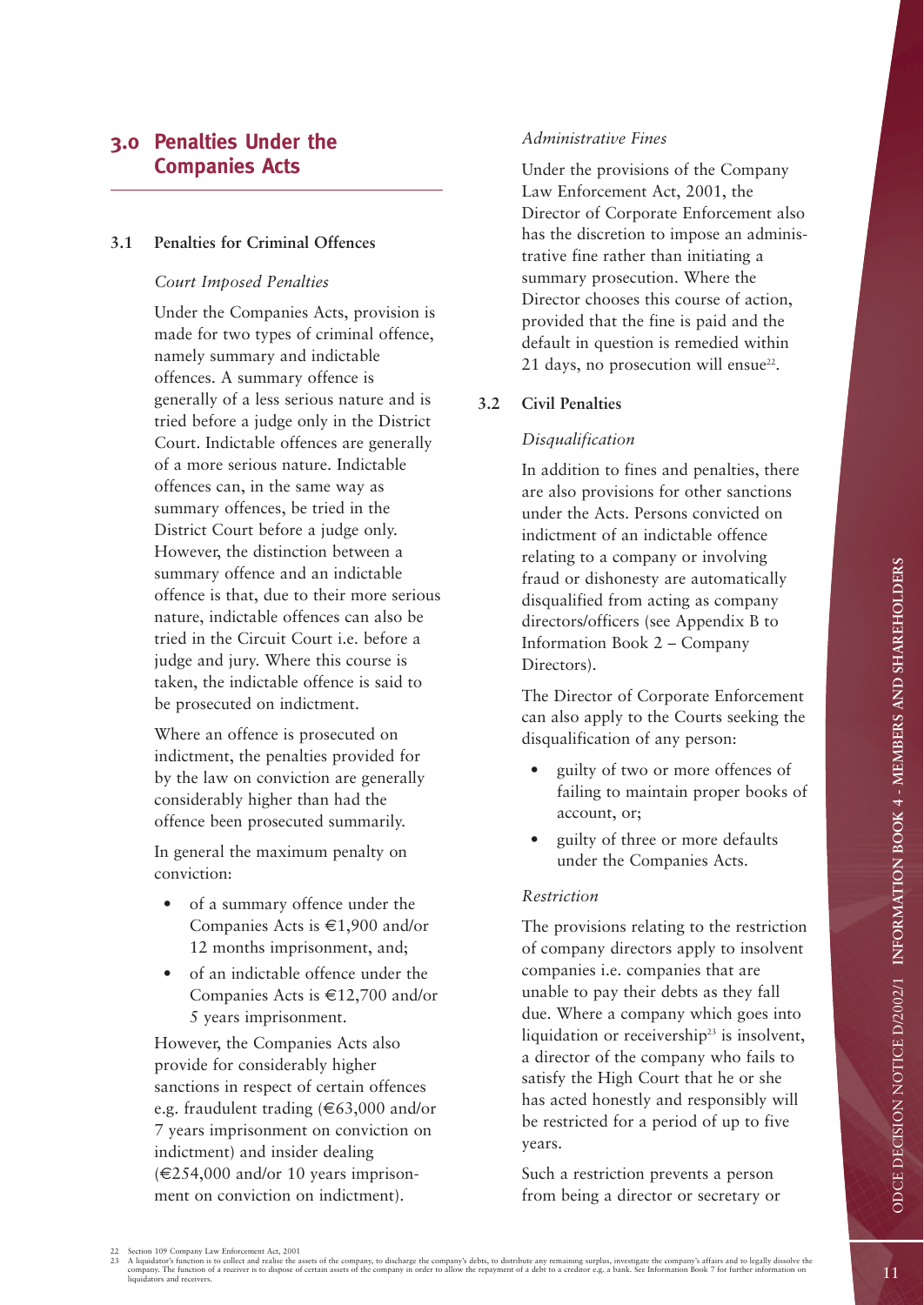being involved in the formation or promotion of any company unless it is adequately capitalised. In the case of a private company, the capital requirement is €63,487 (£50,000) in allotted paid up share capital, and in the case of a public company, €317,435  $(£250,000)$ . Such a company is also subject to stricter rules in relation to capital maintenance. The topic of restriction is dealt with in detail in Appendix B to Information Book 2.

#### *Strike Off*

Where a company defaults in performing certain of its legal obligations e.g. fails to file an annual return with the Registrar of Companies, the Registrar can strike the company off the register of companies.

If struck off the register, ownership of a company's assets automatically transfers to the State. Ownership will remain with the State until such time as the company is restored to the register. While struck off, the liability of every director, officer and member of the company continues and may be enforced as though the company had not been dissolved<sup>24</sup>.

The procedures required to have a company reinstated to the register are dealt with in Appendix A to Information Book 1.

## **4.0 Useful Addresses**

Office of the Director of Corporate Enforcement, 16 Parnell Square, Dublin 1. Tel: 01 858 5800 Web: www.odce.ie

Companies Registration Office 14, Parnell Square, Dublin 1. Tel: 01 804 5200 Web: www.cro.ie

Department of Enterprise, Trade & Employment, Kildare Street, Dublin 2. Tel: 01 631 2121 Web: www.entemp.ie

Company Law Review Group, Earlsfort Centre, Hatch Street Lower, Dublin 2. Tel: 01 631 2763 Web: www.clrg.org

Basis Business Access to State Information & Services Web: www.basis.ie